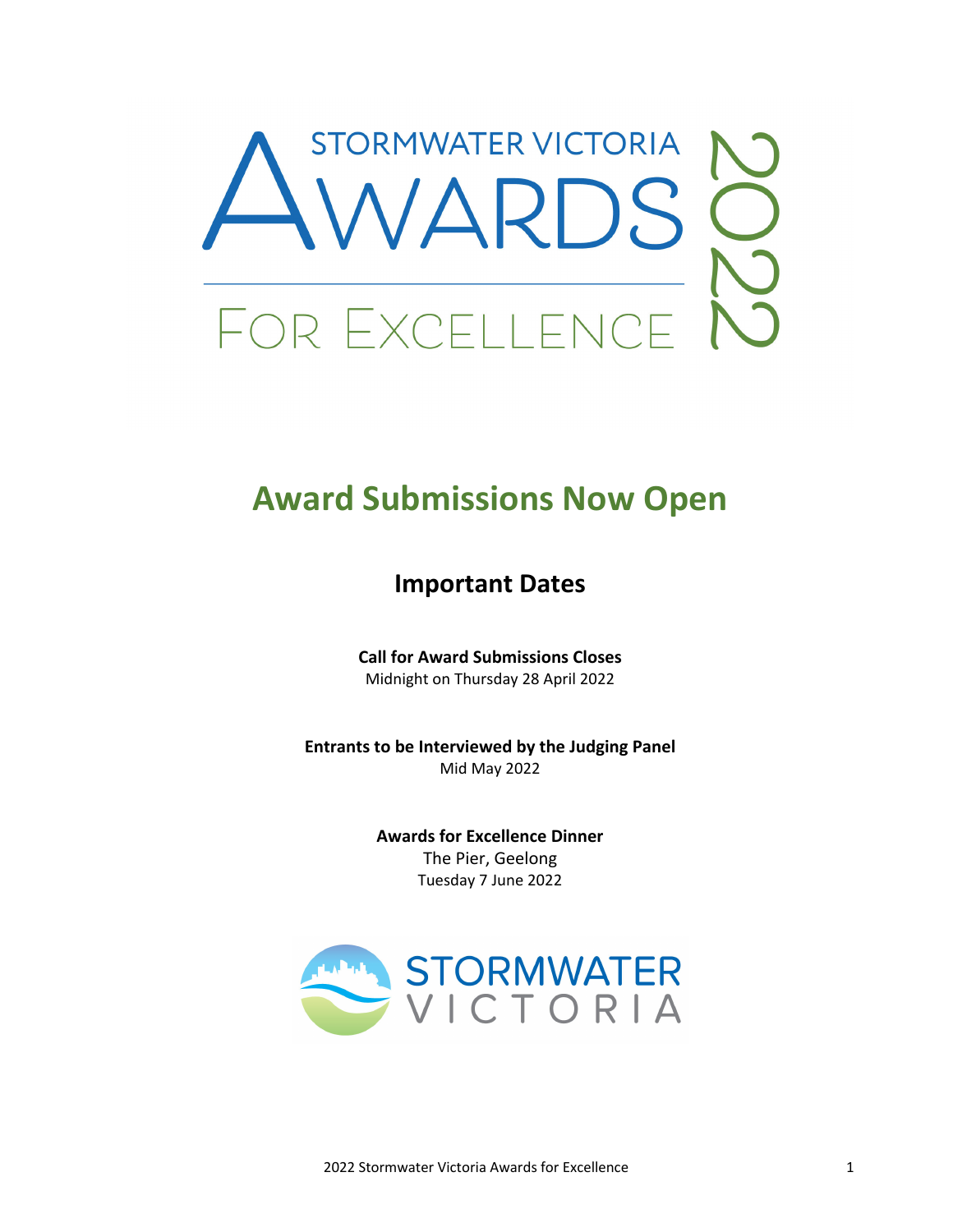

### **Submissions Close at Midnight on Thursday, 28th April**

#### **Information for the Preparation of Awards Entries**

Stormwater Victoria is conducting the 2022 Awards for Excellence to encourage and celebrate excellence in the innovation, development, completion and management of stormwater projects and the people involved.

The 2022 Stormwater Victoria Awards for Excellence will be presented at an awards function Gala Dinner to be held in conjunction with the 2022 Stormwater Victoria Conference at The Pier, Geelong on Tuesday, 7<sup>th</sup> June, 2022.

#### **Award Categories**

The award categories for the 2022 Awards for Excellence are:

- Excellence in Strategic or Master Planning.
- Excellence in Infrastructure.
- Excellence in Asset Management.
- Excellence in Research and Innovation.
- Excellence in Policy or Education.
- Excellence in Integrated Stormwater Design.

Further information on the Award Category criteria can be found on the following pages.

#### **Awards for Excellence Submission**

Entries for the 2022 Stormwater Victoria Awards for Excellence are now invited.

Entries are not constrained by project or organisation size and will be judged on their merits.

*Note*: A project may be entered into more than one category, however it is important that the criteria specific to each award category are addressed in the application. Separate entry fees are required for each entry submitted.

Closing Date for Entries: **Midnight on Thursday, 28 April 2022.**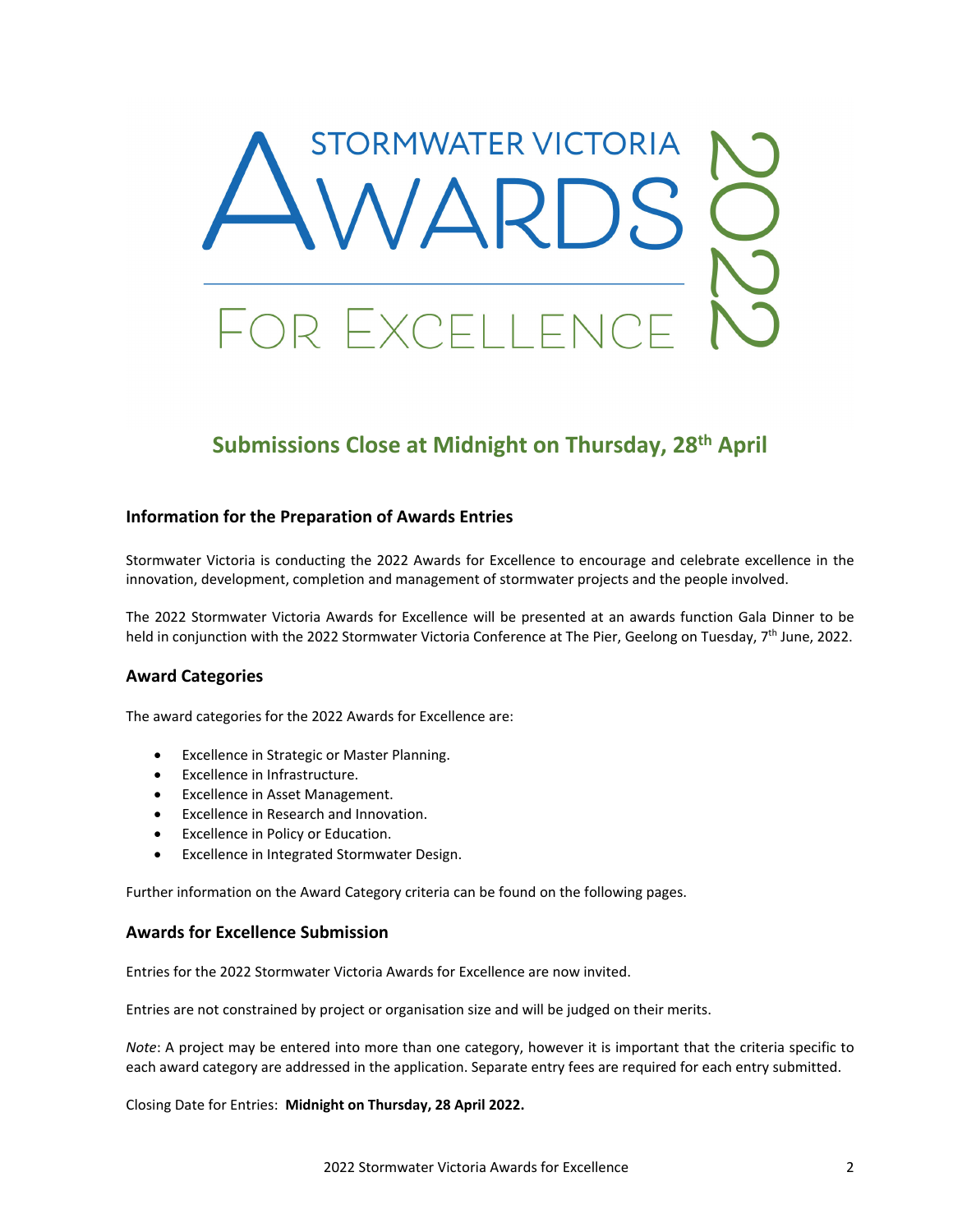#### **Why Should You Enter?**

There are many benefits of winning a Stormwater Victoria Award for Excellence, including:

- Recognition of the Project's excellence
- Showcasing and promoting the project, people and organisations involved
- Demonstrating to all stakeholders that your organisation is a leader in its field
- Recognising the personal achievements of your staff involved in the project
- Ongoing promotion including media coverage (promotion on LinkedIn, Stormwater Victoria website and email marketing)
- Having the Award proudly on display within your organisation
- Providing an example of excellence that can be advocated and promoted elsewhere
- Entry to the National Stormwater Awards for Excellence

#### **Winners have automatic entry to the Stormwater National Awards for Excellence**

Under the Awards for Excellence protocol adopted nationally by Stormwater Australia, only the recipients of the State Awards for Excellence will be eligible for the National Excellence Awards. Therefore, entry of a project into a State Excellence Awards is a minimum prerequisite for entry into the National Awards.

Allowance may be made for recipients of a State Excellence Award to refine their application for national entry based on the judges' comments and feedback on the State level application. For example, it may be recommended that a criteria response is amended to more clearly demonstrate or emphasise aspects of the project. This will allow the State Association to further support excellence in the local stormwater industry.

The National Awards will be held every two years. The next National Awards will be announced at the next Stormwater National Conference (date to be determined). The preceding two years of State award winners will be eligible for the next Stormwater Australia National Awards for Excellence.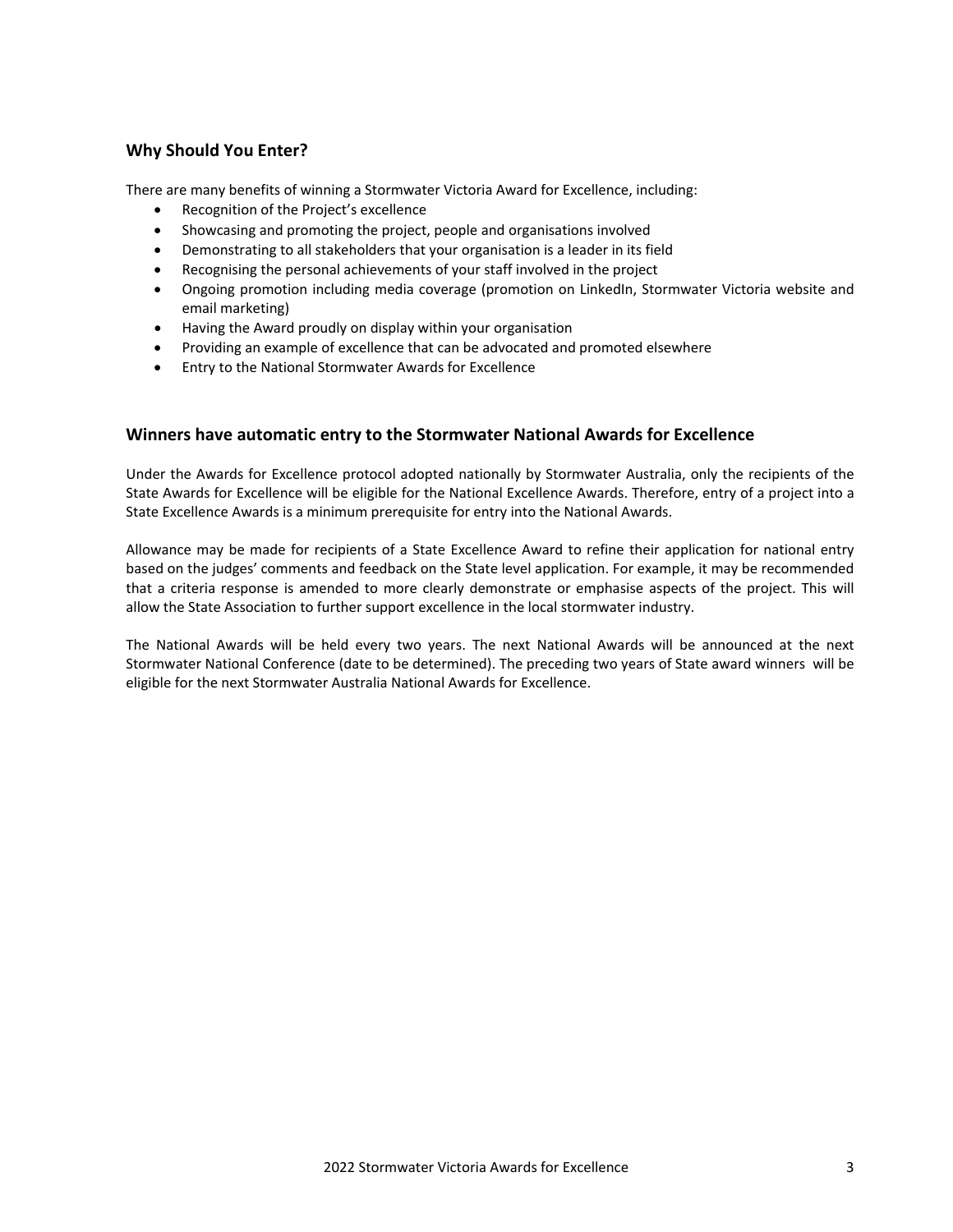#### **1. Excellence in Strategic or Master Planning**

This Award recognises excellence in strategic or master planning in development of integrated stormwater management.

Examples of projects that would be eligible for consideration in this category include, but are not limited to:

- Site or precinct master/conceptual layout plans
- Regional or catchment strategies/plans, including infrastructure plans
- Integrated Water Management Plans.

Entries in this category will be judged against the criteria listed below. Applications must demonstrate how the project meets each criterion.

|               | <b>Criteria for Excellence in Strategic or Master Planning</b>                                                                                                                                                                                           | Weight |
|---------------|----------------------------------------------------------------------------------------------------------------------------------------------------------------------------------------------------------------------------------------------------------|--------|
|               | The project is expected to result in significant benefits and achievement of<br>project objectives when the recommended approaches, strategies and / or<br>design are implemented.                                                                       | 20%    |
| $\mathcal{P}$ | The project demonstrates excellence in the application of best planning<br>practices for stormwater.                                                                                                                                                     | 20%    |
| 3             | The project has integrated stormwater management within broader<br>considerations, such as land use planning, integrated water management,<br>sustainability and liveability, to ensure multiple benefits and the best overall<br>outcomes are achieved. | 20%    |
| 4             | The project demonstrates excellence in consideration of economic,<br>environmental and social factors.                                                                                                                                                   | 20%    |
| 5             | The project involved meaningful collaboration with stakeholders.                                                                                                                                                                                         | 20%    |

- Criteria 2: Best planning practices refers to the site assessment, planning and design component and should represent the best practical planning approach for achieving water resource management objectives.
- Criteria 5: Stakeholders may include those from other disciplines, the community, other organisations and/or within an organisation.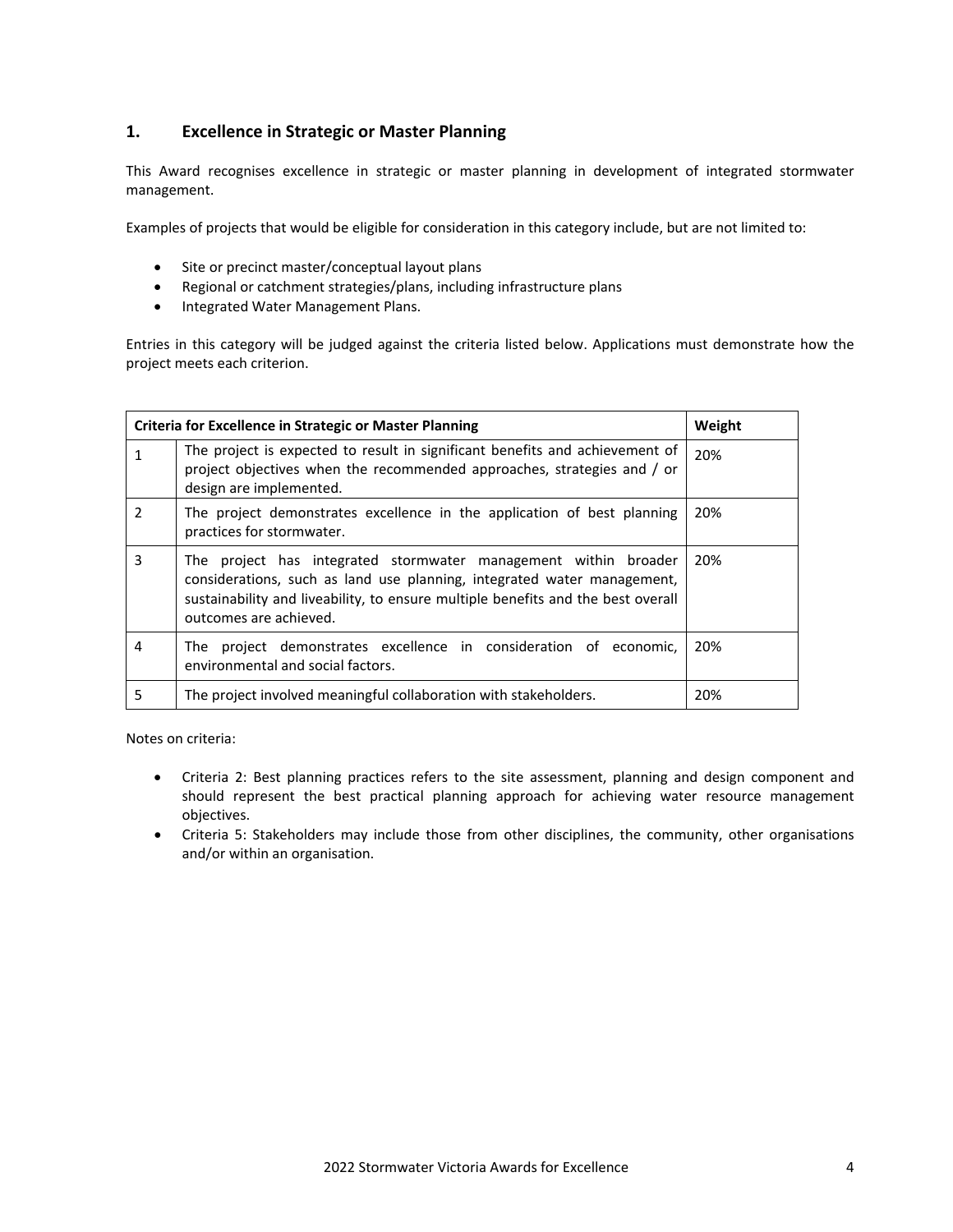#### **2. Excellence in Infrastructure**

This Award recognises excellence in stormwater infrastructure projects that have been delivered and are now operational.

Examples of projects that would be eligible for consideration in this category include, but are not limited to:

- Flood protection/mitigation works
- A stormwater harvesting and/or managed aquifer recharge scheme
- A retrofit or restoration project, such as waterway rehabilitation
- A stormwater management system for a development, which may incorporate treatment measures such as constructed wetlands or bioretention systems
- Any combination of the above to achieve an integrated system.

Entries in this category will be judged against the criteria listed below. Applications must demonstrate how the project meets each criterion.

|   | <b>Criteria for Excellence in Infrastructure</b>                                                                                          | Weight * |
|---|-------------------------------------------------------------------------------------------------------------------------------------------|----------|
| 1 | The project will deliver significant benefits (including stormwater<br>management outcomes that exceed minimum legislative requirements). | 20%      |
| 2 | The project demonstrates excellence in design.                                                                                            | 20%      |
| 3 | The project demonstrates excellence in construction technique.                                                                            | 20%      |
| 4 | The project demonstrates excellence in consideration of economic,<br>environmental and social factors.                                    | 20%      |
| 5 | The project involved meaningful collaboration with stakeholders.                                                                          | 20%      |

- Criteria 2: Excellence in design involves application of best planning and management practices. This includes, but is not limited to, design that:
	- Involves innovative or resourceful use of existing practices to respond to and address site constraints
	- Considers and allows for maintenance requirements
	- Integrates stormwater management objectives with broader considerations, such as sustainability or liveability, to maximise benefits and achieve the best solution for the site
	- Meets client expectations
- Criteria 5: Stakeholders may include those from other disciplines, the community, other organisations and/or within an organisation.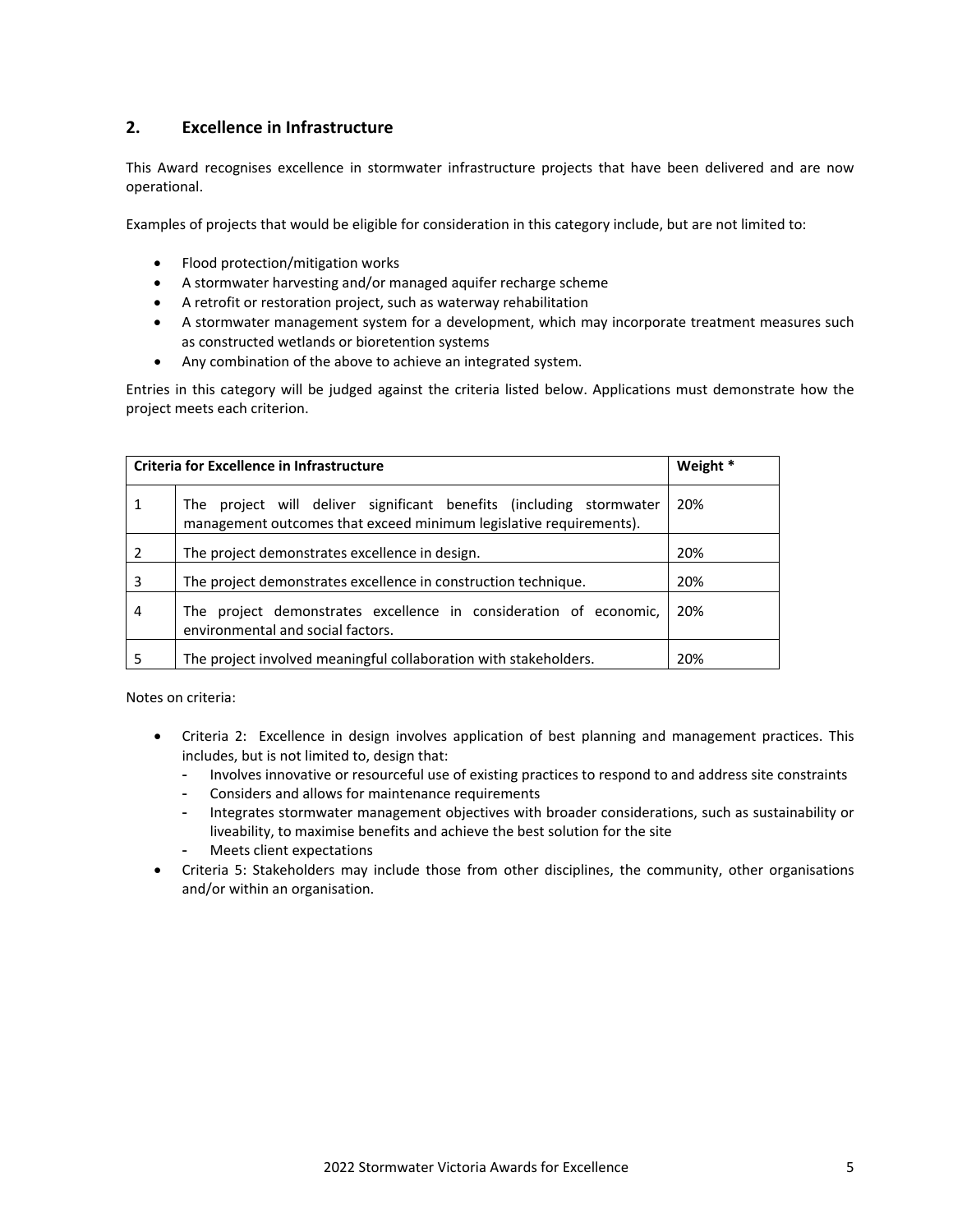#### **3. Excellence in Asset Management**

This Award recognises excellence in the management of stormwater infrastructure in order to encourage and promote improved asset management planning and practices.

Stormwater Australia considers asset management a vital component of the lifecycle of stormwater infrastructure. Effective asset management prolongs the life cycle of stormwater systems and helps ensure they meet required levels of service. While systems, processes and techniques to manage stormwater assets have advanced, significant improvements are still possible. This is particularly the case with stormwater infrastructure, such as swales, bioretention systems and wetlands, which involve a "green" infrastructure component.

Examples of projects that would be eligible for consideration in this category include, but are not limited to:

- Programs and/ or plans that set out approaches and strategies to manage stormwater assets
- Programs that undertake management of stormwater infrastructure, including maintenance or renewal programs
- Projects that improve the management of data relating to stormwater assets
- Projects that improve the process of handing over stormwater infrastructure from developers to council so that the infrastructure is in a functional state
- Projects that employ innovative methods or approaches to asset management.

Entries in this category will be judged against the criteria listed below. Applications must demonstrate how the project meets each criterion.

| <b>Criteria for Excellence in Asset Management</b> |                                                                                                                                                                                                              | Weight |
|----------------------------------------------------|--------------------------------------------------------------------------------------------------------------------------------------------------------------------------------------------------------------|--------|
| $\mathbf{1}$                                       | The project will provide significant benefits.                                                                                                                                                               | 20%    |
| $\mathcal{P}$                                      | The project promotes or employs processes or practices that prolong the life<br>of stormwater systems and ensure they meet or exceed expected levels of<br>reliability, functionality and ease of operation. | 20%    |
| 3                                                  | The project demonstrates excellence in consideration of economic,<br>environmental and social factors.                                                                                                       | 20%    |
| $\overline{4}$                                     | The project integrates with other areas of organisational planning and<br>follows established asset management frameworks to allow broader policy<br>and continuous improvement outcomes to be achieved      | 20%    |
| 5                                                  | The project involved meaningful collaboration with stakeholders.                                                                                                                                             | 20%    |

- Criteria 1: Significant benefits may include, but not be limited to:
	- Improved governance and accountability
	- Enhanced service management and customer satisfaction
	- Improved financial efficiency
	- More sustainable decisions (International Infrastructure Management Manual, 2006).
	- Notable environmental outcomes or improvements
- Criteria 2: Explain how the Assets are managed and what elements of this make it reliable, practical, functional and easy to use.
- Criteria 4: Explain how asset management approaches are able to consider future challenges that could be anticipated over asset life.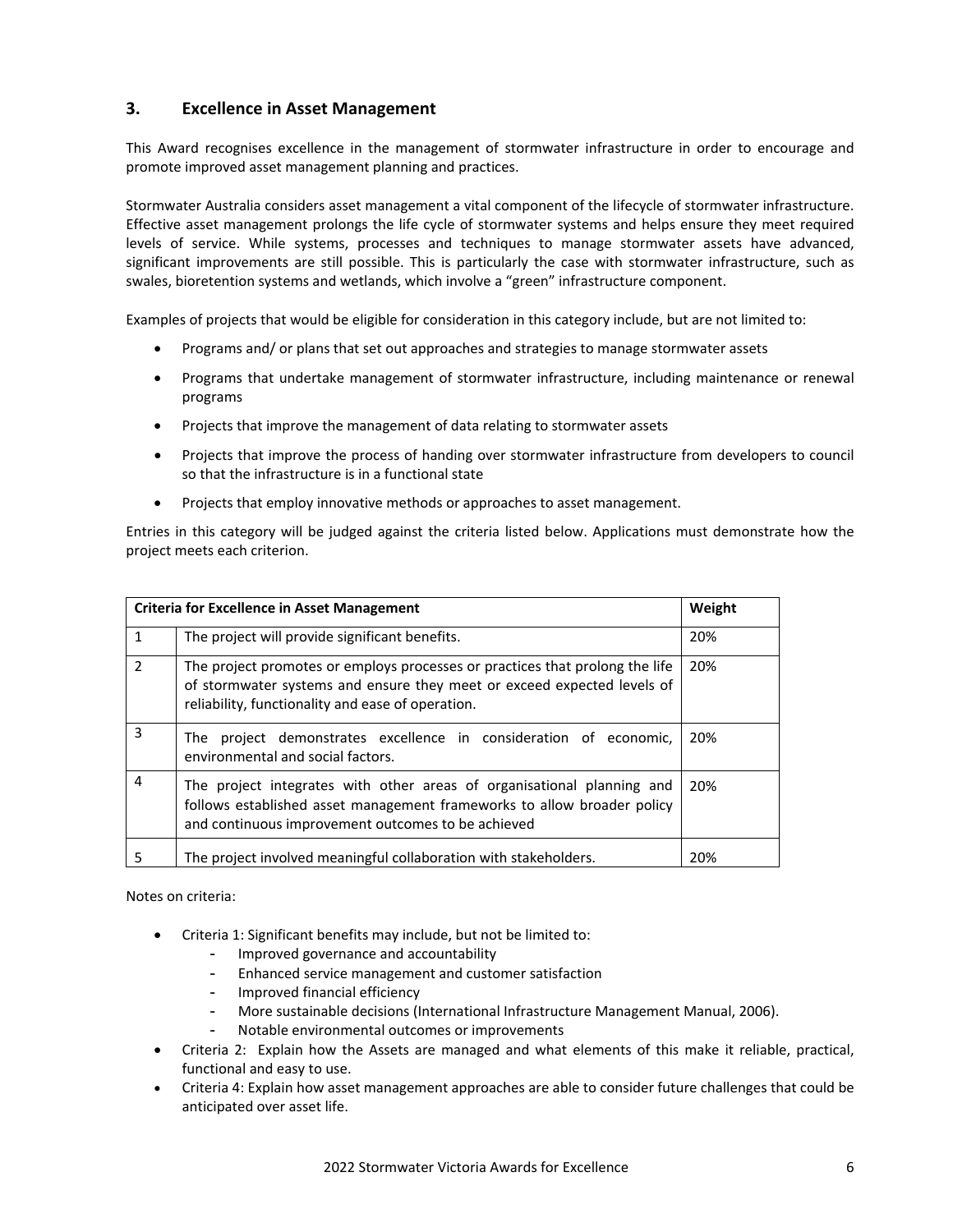#### **4. Excellence in Research and Innovation**

This Award recognises excellence in research and innovation that fills knowledge gaps and/or addresses information or technology needs which lead to improvements in the sustainable use and management of stormwater.

Examples of projects that would be eligible for consideration in this category include, but are not limited to:

- Scientific research and validation
- New technologies (including products and software) used in stormwater management planning, design, construction or maintenance.

Entries in this category will be judged against the criteria listed below. Applications must demonstrate how the project meets each criterion.

| <b>Criteria for Excellence in Research and Innovation</b> |                                                                                                                                                                                                            | Weight* |
|-----------------------------------------------------------|------------------------------------------------------------------------------------------------------------------------------------------------------------------------------------------------------------|---------|
| $\mathbf{1}$                                              | The project clearly identifies knowledge gaps and/or information needs to<br>improve stormwater management practices                                                                                       | 20%     |
| $\mathcal{P}$                                             | The project demonstrates its ability to fill knowledge gaps and/or address<br>information or technology needs which lead to improvements in the<br>sustainable use and management of stormwater.           | 20%     |
| 3                                                         | The project involved meaningful collaboration with stakeholders.                                                                                                                                           | 20%     |
| 4                                                         | The project demonstrates excellence in consideration of economic,<br>environmental and social factors which may, in part, be defined by financial<br>efficiency or value for money.                        | 20%     |
| 5a                                                        | Describe how the project relates to the definition of research, and include<br>references to definition cited, benchmarks of excellence against the cited<br>reference and how project relates to these.   | 20%     |
| 5b                                                        | Describe how the project relates to the definition of innovation, and include<br>references to definition cited, benchmarks of excellence against the cited<br>reference and how project relates to these. |         |

- For judging purposes, innovation may be defined as:
	- The process of making improvements by introducing something new
	- Change that creates a new dimension of performance
- Criteria 1: In response to this criterion, the entry may highlight (but not be limited to) the knowledge or information gap that it addresses
- Criteria 2: In response to this criterion, the entry may highlight (but not be limited to) demonstration of how the research or innovation is being applied
- Criteria 3: Stakeholders may include those from other disciplines, the community, and other organisations and/or within an organisation.
- Criteria 5a or 5b, please complete one to demonstrate how the project aligns with definition of Research or Innovation.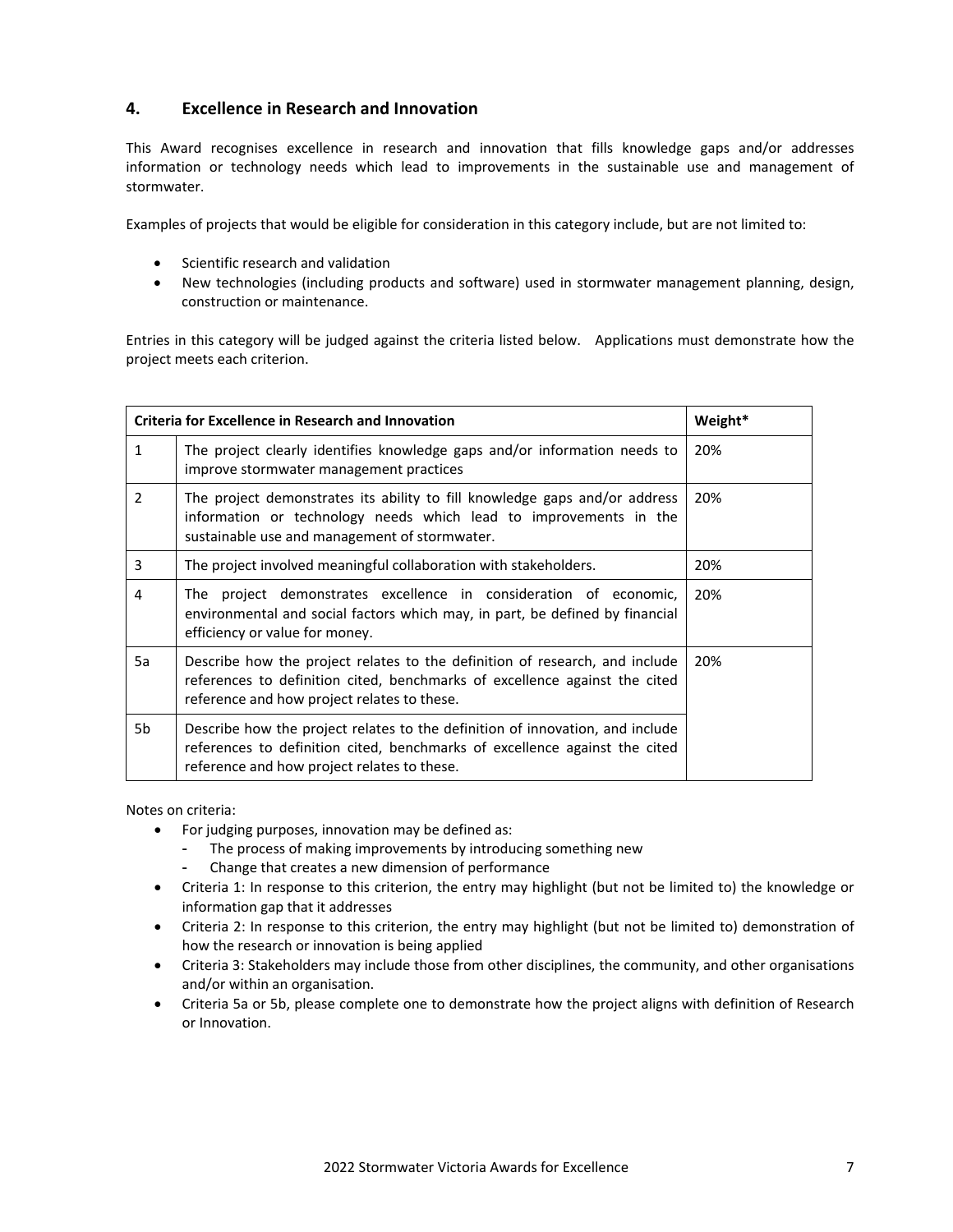#### **5. Excellence in Policy or Education**

This Award recognises excellence in policy/regulation, and educational programs/activities that facilitate or accelerate the uptake of stormwater management principles and practises that lead to the sustainable use and management of stormwater.

Examples of projects that would be eligible for consideration in this category include, but are not limited to:

- Capacity building projects
- Community focussed education programs
- Policy or regulation that accelerates the uptake of best practice

Entries in this category will be judged against the criteria listed below. Applications must demonstrate how the project meets each criterion.

|              | <b>Criteria for Excellence in Policy or Education</b>                                                                                                                                                     | Weight |
|--------------|-----------------------------------------------------------------------------------------------------------------------------------------------------------------------------------------------------------|--------|
| $\mathbf{1}$ | The project clearly identifies knowledge gaps and/or information needs and<br>sets a relevant standard for attainment of improved stormwater<br>management within a target community.                     | 20%    |
| 2            | The project demonstrates its ability to facilitate or accelerate the uptake of<br>stormwater management principles and practises that lead to the sustainable<br>use and management of stormwater.        | 20%    |
| 3            | The project involved meaningful collaboration with stakeholders.                                                                                                                                          | 20%    |
| 4            | The project demonstrates excellence in consideration of economic,<br>environmental and social factors which may, in part, be defined by financial<br>efficiency or value for money.                       | 20%    |
| 5a           | Describe how the project relates to the definition of policy, and include<br>references to definition cited, benchmarks of excellence against the cited<br>reference and how project relates to these.    | 20%    |
| 5b           | Describe how the project relates to the definition of education, and include<br>references to definition cited, benchmarks of excellence against the cited<br>reference and how project relates to these. |        |

- Criteria 1: In response to this criterion, the entry may highlight (but not be limited to):
	- Demonstration of how the policy or education is being applied
	- How the project is tailored to the target audience (where applicable)
	- The knowledge or information gap that it addresses
- Criteria 3: Stakeholders may include those from other disciplines, the community, other organisations and/or within an organisation.
- Criteria 5a or 5b, please complete one to demonstrate how the project aligns with definition of Policy or Education.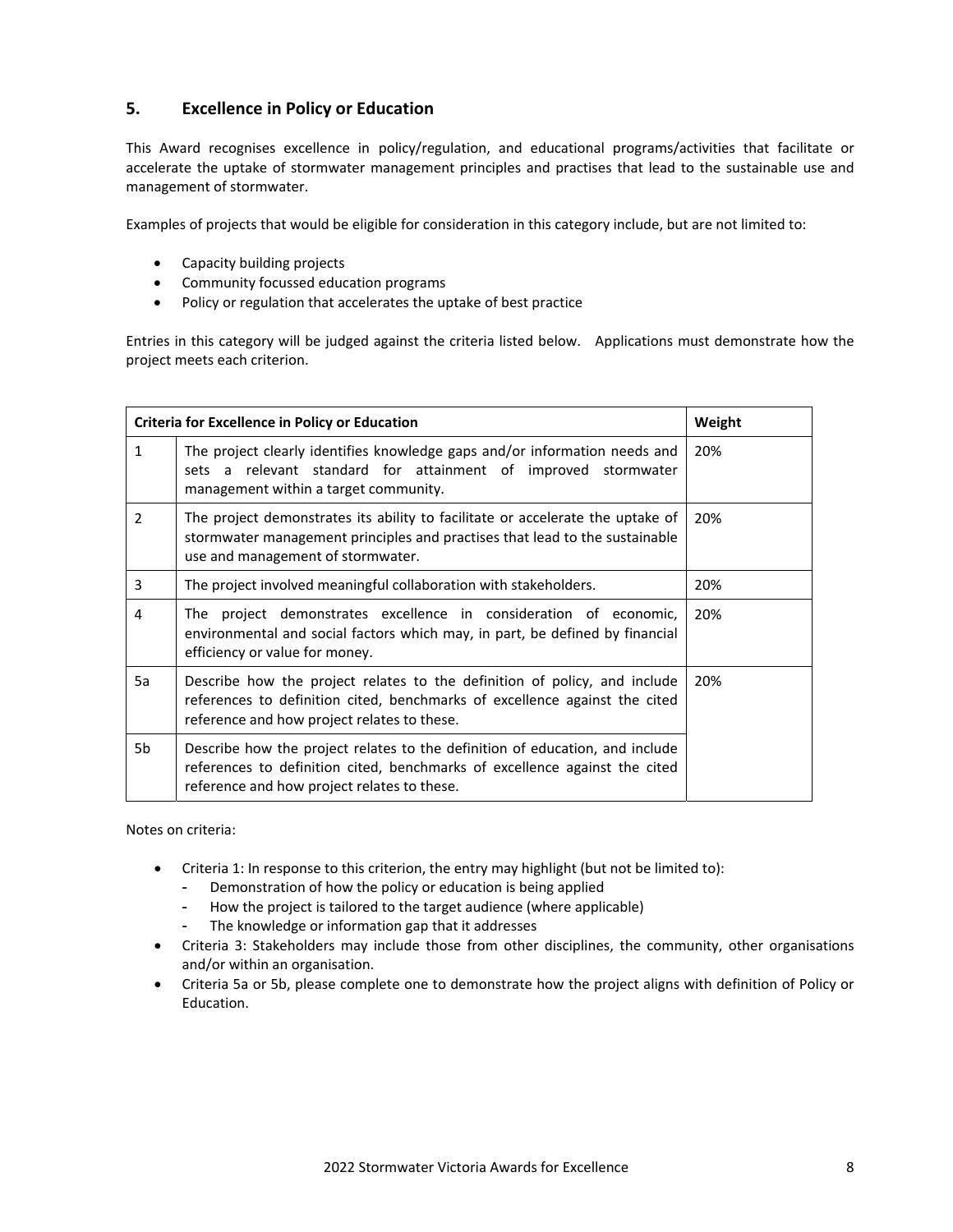#### **6. Excellence in Integrated Stormwater Design**

This Award recognises excellence in integration of stormwater into the urban environment. It is intended to promote the use of integrated design principles and to acknowledge design lead stormwater projects. These projects, which may be at any scale, deliver quality outcomes for amenity, recreational, biodiversity and functional elements of stormwater systems. The award recognises projects that have been constructed.

Examples of projects that would be eligible for consideration in this category include, but are not limited to:

- Stormwater treatment/flood mitigation within public spaces.
- Linear waterway corridors that encompass multiple aspects of stormwater management.
- Restoration projects, improving aquatic ecosystems and creating liveable spaces.
- Stormwater integrated into urban design layout incorporating aesthetics and recreation.
- Any combination of the above to achieve an integrated system.

Entries in this category will be judged against the criteria listed below. Applications must demonstrate how the project meets each criterion.

|   | Criteria for Excellence in Integrated Design                                                                                                                                                                                                   | Weight |
|---|------------------------------------------------------------------------------------------------------------------------------------------------------------------------------------------------------------------------------------------------|--------|
| 1 | The project is expected to result in significant multiple benefits to the<br>community, environment and water quality.                                                                                                                         | 20%    |
| 2 | The project demonstrates excellence in the delivery of Integrated Design<br>principles by creating adaptable, enduring, flexible and resilient spaces.                                                                                         | 20%    |
| 3 | The project integrates stormwater management to ensure multiple benefits<br>and the best overall outcomes are achieved at the local (project) scale.                                                                                           | 20%    |
| 4 | The project demonstrates how outcomes achieved are able to be integrated<br>within a broader catchment context which includes land use planning,<br>integrated water management, sustainability, and liveability and biodiversity<br>outcomes. | 20%    |
| 5 | The project demonstrates collaboration between multiple disciplines and<br>stakeholders at all stages of the project.                                                                                                                          | 20%    |

- In responding to this award category, the entry may highlight (but not be limited to):
	- Demonstration of the design process and range of parties involved
	- Community and stakeholder acceptance of the outcomes
	- How the project compliments surrounding land uses and wider area
	- Stormwater management outcomes
	- Demonstration of Integrated Design outcomes
- Criteria 2: Refer to http://www.integrateddesign.sa.gov.au for guidance on Integrated Design principles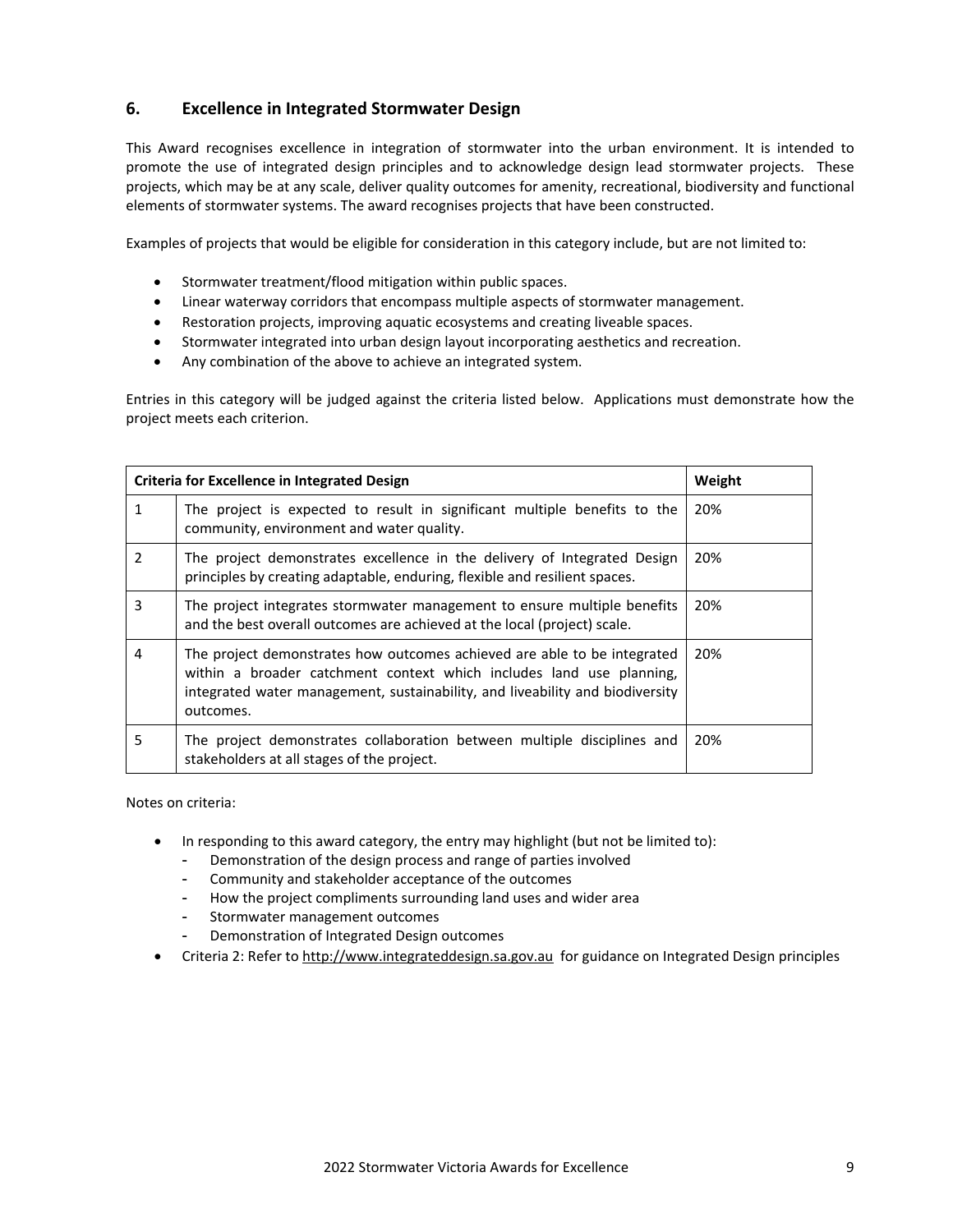#### **Judging**

Each accepted entry will be assessed within the State that it is entered and by a panel of judges chosen by the committee of the State Association. Entries will be judged against the criteria for each Award category, which are included in this document.

To ensure that the Excellence Awards are relevant to the broadest range of projects across the country, the judging criteria have been designed to allow flexibility in describing project merit and to allow judges to compare projects that demonstrate excellence across the many diverse aspects of stormwater management.

All applicants will be required to attend a 30-minute interview with the Judging Panel for their Award Entry in **May 2022**. Interviews will be held via zoom and further details regarding the interview day will be advised at the end of April.

#### **Application Requirements**

Entries must conform to the submission format, contain all the required information, meet the eligibility requirements and accept the Conditions of Entry.

Completed entry forms must be submitted electronically via the Awards Submission Portal. You can access the portal via the following link https://gems.eventsair.com/stormwater‐victoria‐conference‐2022/awards2022

Entries must be received by **Midnight on Thursday, 28 April 2022.**

The entry fee is **\$165 per submission for Stormwater Victoria Members and \$330 per submission for Non‐ Members.** 

For any questions about the application process contact:

Kate Frost Email: kfrost@gemsevents.com.au Phone: +61 2 9744 5252

#### **Submission Format**

- All submissions must be submitted through the Awards Submission Portal, to ensure judges have access to the awards submission as soon as the submission has been completed.
- Material presented should only consist of information requested on the entry form and visualisation material relevant to meeting the judging criteria. Repetition of material in different forms may detract from the judged score.
- Material of an advertising nature giving general unsupported views or information should not be included, except as adding to visualisation. All images must be of quality suitable for reproduction.
- Only one electronic file of the award submission is to be provided. All documents and material submitted should be amalgamated into the entry form. The exception is photographs, which should be provided in a jpeg format.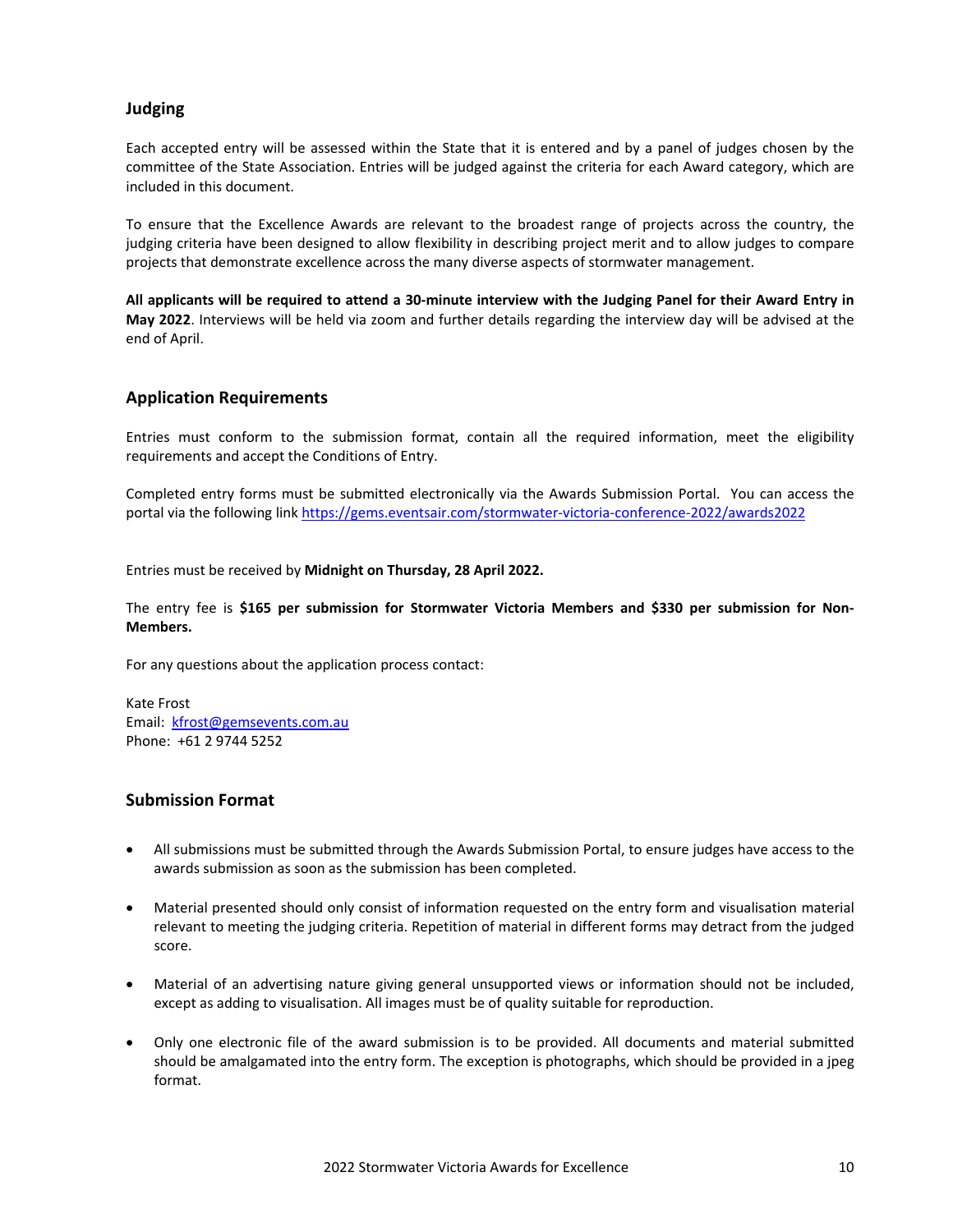As per the entry form, the following information must be included in the application:

- Project title;
- Organisation and contact (include the lead applicant and any collaborators);
- Contact details;
- Category entered;
- Geographic coverage/ location of project (if applicable);
- Project timeframe, including a statement confirming that the project has been finished within a two‐year period prior to the closing date of the entry **– Midnight on Thursday, 28 April 2022.**
- A short (50 word) project description and preferred media contacts to include in media distribution announcing finalists and winners;
- Overview/ description of the project including objectives and outcomes (maximum 200 words) which is suitable for use in a media release;
- Identification of stormwater benefits provided by the project, including water quality, stormwater reuse, ecosystem health, flooding and drainage control, public health and safety, placemaking/amenity, and adaptation to climate change;
- Description of how the project meets/demonstrates each of the judging criteria for the nominated category (max 500 words per criterion);
- Summary of why the project is an exemplar of excellence in the nominated category (max 500 words);
- Estimated project cost, including the cost of the stormwater component and total project cost (this is to allow the judges to compare the benefits relative to the costs across projects);
- Contact details of two referees who can be contacted by the judging panel if required;
- At least three high resolution photos (jpg format) maximum of 1 mb per image. Please note: if email attachments exceed a total of 8MB, the attachments must be sent by a large file transfer system such as Hightail or Dropbox;
- Logos (lead applicant and project collaborators) in jpeg format, including permission to use and any conditions or guides to use;
- Statement confirming the information provided is accurate and not misleading in anyway and that all relevant permissions from collaborations and clients have been obtained for the award application;
- Project Referee contacts (2) if further, independent clarification on information provided is sought by judging panel;

#### **Eligibility Requirements**

The following requirements must be met for a project to be accepted for award judging:

- The project was completed in the State where the nomination is entered, or at least the majority of the project. Alternatively, for the Excellence in Strategic Planning or Conceptual Design category, the project must be coordinated from that State. Projects that are located overseas but were substantially managed, planned and/or designed by practitioners in Australia are also eligible for entry.
- The project should have been completed within a two-year period prior to the Award submission closing date **– Midnight on Thursday, 28 April 2022.**